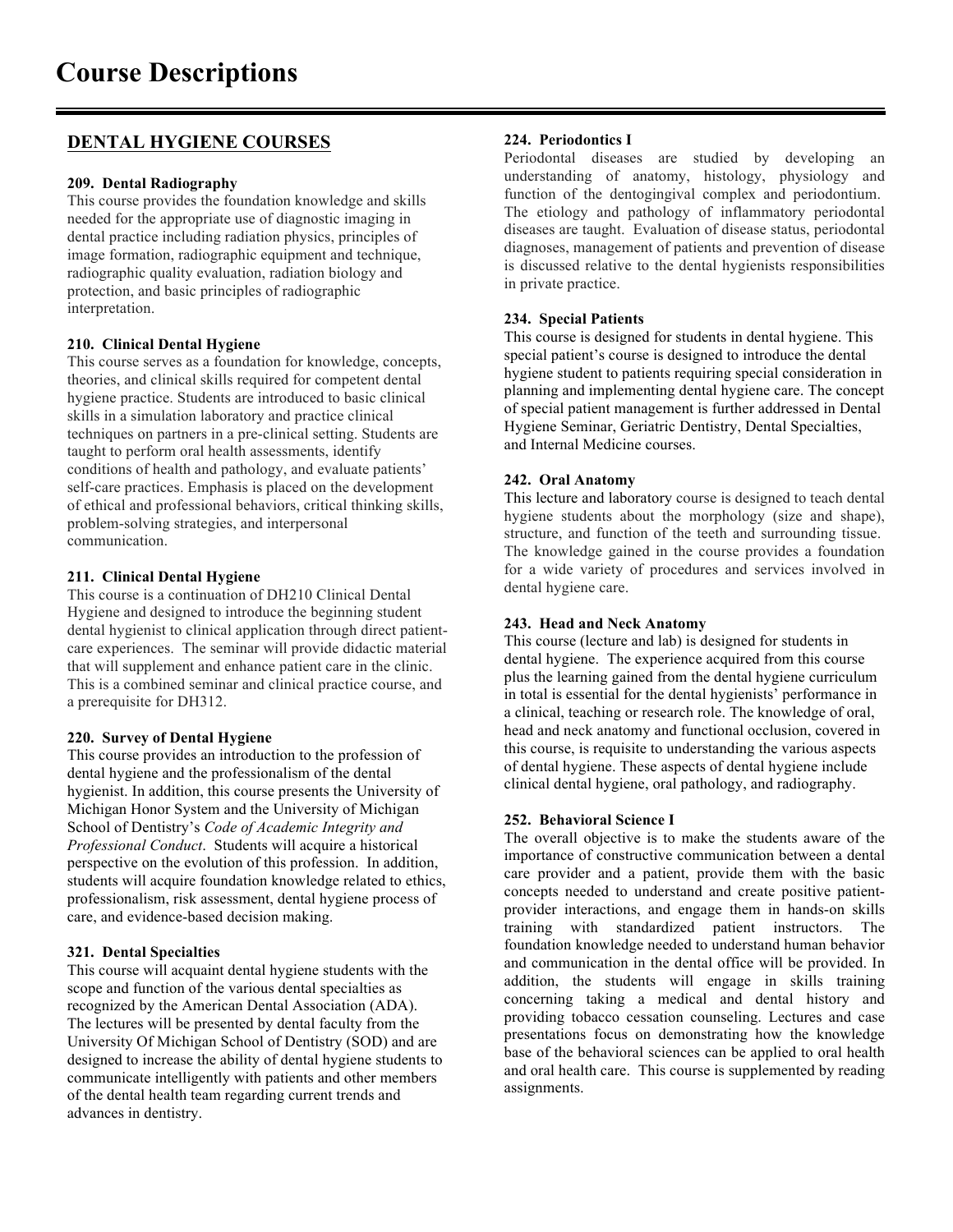#### **272. Dental Practice Emergencies**

This course prepares the Dental Hygienist to prevent and manage life threatening medical emergencies in the dental practice. Specifically goals of the Course are: (1) To reduce the likelihood of life-threatening emergencies occurring in the Dental Clinic by performing a thorough pretreatment Medical and Physical evaluation of all patients. (2) Recognition of early warning signs and symptoms of an impending medical emergency and implementation of appropriate measures for prevention of the development of a full-fledged life-threatening medical emergency. (3) Proper management of medical emergencies, should they occur.

#### **291. Oral Histology and Embryology**

Oral Histology and Embryology for Dental Hygienists #291 is a lecture-oriented course consisting of 24, one-hour lectures during the fall semester. The initial lectures contain information regarding general cell biology and histology, followed by lectures on the embryology of the orofacial complex. The remaining lectures discuss the histology of structures within the orofacial region with strong emphasis on structures related to the periodontium. Lecture material is updated with pertinent information from recent journal articles that is integrated into the course material. Lectures are reinforced with applicable clinical examples illustrating basic science concepts.

#### **310. Interpretive Radiology I**

This course expands upon knowledge gained in Basic Radiology 506/ DH209. The main goal of this course is to guide you to develop a systematic approach to interpret radiographs, identify lesions and abnormalities, describe their radiographic appearance, classify them based on their pathophysiology, and provide a reasonable differential diagnosis based on the clinical and radiographic findings. In addition, this course provides information about the basic principles, applications, indications, contraindication, and interpretation of advanced imaging modalities such as CT, CBCT, MRI, US, and Nuclear Medicine.

### **312. Clinical Dental Hygiene**

Clinical Dental Hygiene 312 builds upon foundational skills, techniques, and information learned in DH 210 and 211. The seminar component of this course will provide didactic material which will aid the student in developing a greater proficiency at providing complete and individualized patient services and care.

#### **313. Clinical Dental Hygiene**

Clinical Dental Hygiene 313 is the fourth course in the series of six clinical courses. Students are expected to utilize information and techniques acquired in previous clinical courses and to correlate this material with clinical experiences. The student is expected to develop proficiency in providing complete and individualized patient care.

### **324. Periodontics II**

This course provides the most current understandings as to the natural history, pathogenesis and microbiology of periodontics from the standpoint of microbial/host defense interactions. Epidemiological and clinical parameters used in the diagnosis of infectious periodontal diseases, treatment planning and treatment outcomes will be presented. The consequences that systemic conditions have on moderating the pathogenesis of inflammatory periodontal conditions will also be presented. There is also a hands-on practice on applying locally delivery antibiotics after two lectures on the use of localized and systemic antimicrobial agents. A group practice on learning Periodontal Disease Classification will be conducted.

#### **335. Biomaterials**

This course is designed to familiarize dental hygiene students with the various materials used in dentistry. There are two parts to this course: lecture and lab. The lecture consists of seminars on the science and properties of materials, the rationale for selecting one material over another, and the current research concepts in Biomaterials. The laboratory section is concerned with the manipulation of these materials in a laboratory and preclinical setting thereby giving the student an opportunity to apply what they have learned in lecture.

#### **338. Health Education Methods**

This course will provide students with an introduction to public health and dental public health concepts, including exposure to the foundational principles of health literacy and cultural sensitivity. It is the first in the series of communitybased curriculum in the program. This course will also cover the principles and theories of education that will enhance the ability of the dental hygienist in his/her role as a health educator. Various health promotion theories will be discussed with emphasis on motivational interviewing communication style. Students will design, develop and deliver a one session service-learning plan during the course.

### **344. Community Dentistry**

This course is an introduction to principles of dental public health, epidemiology, and the roles of dental hygienists in the promotion of health within their community. Students will understand the basic skills involved in assessing, developing, planning, implementing, and evaluating public health programs. Students will create and participate in a Community Oral Health Education Program. The student will be exposed to the skills necessary to assume a leadership role in their community and serve the public.

#### **345. Research Methods**

Research Methods is an introductory course designed to prepare students in developing the basic analytical competency required to understand scientific literature for evidence-based decision making and life-long learning. Research design, data collection, analysis, validity, descriptive and inferential statistics, and ethics in research are covered. Students will complete PEERRS training in preparation for potential research projects in their Scientific Communications course.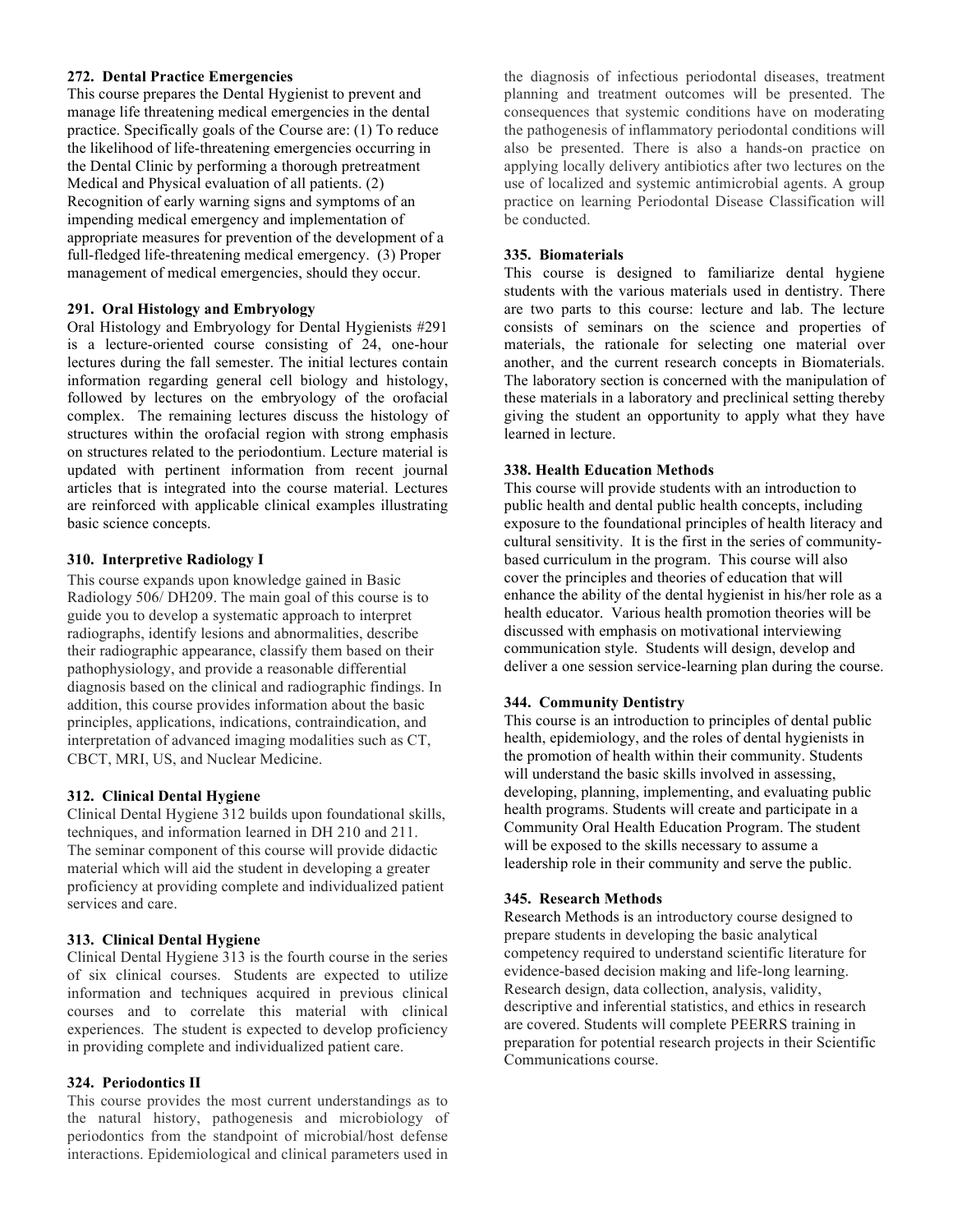## **362. Gerontological Dental Hygiene**

A lecture-based introduction to oral health concerns of the geriatric patient. We provide a framework of knowledge about biological, psychological, sociological, behavioral, medical, and oral health issues of aging for the comprehensive management of the geriatric dental patient.

### **382. Nutrition**

This course emphasizes the importance of good nutrition in This course is designed for students in dental hygiene. This course provides a foundation in general nutrition and the role of nutrition in health and disease. The relationship of oral health with diet and nutrition and the importance of oral health to sound nutrition are studied. Students develop the skills needed to counsel a dental patient in dietary modification and apply these skills in a clinical setting.

## **393. General and Oral Pathology**

This course describes the basic processes associated with the development and progress of diseases (general pathology), and the occurrence of these processes in various organs and tissues with special emphasis in oral and paraoral tissues (oral pathology). The clinical manifestations of oral pathologic processes are emphasized, along discussions of prevention, pathogenesis, and physiopathology. Diagnosis, prognosis and treatment alternatives are included. In addition, students will acquire foundation knowledge related to professionalism, risk assessment, dental hygiene process of care, and ethical and evidence-based decision making.

### **414. Advanced Clinical Practice**

Dental Hygiene 414 Clinic is the fifth in a series of six clinical courses. This course will focus on strengthening dental hygiene comprehensive care skills through the application of evidence-based knowledge, ethical decisionmaking skills, caries risk assessment/management, and best practices. Advanced instrumentation skills are introduced for their application on more complicated periodontal NSPT cases. Students are expected to utilize information and techniques acquired in previous courses to correlate into clinical experiences, to build more advanced skills upon, and develop greater proficiency in providing individualized, holistic oral health care to patients.

### **415. Advanced Clinical Practice**

Dental Hygiene 415 Clinic is the sixth and final course in the series of clinical courses. This course will focus on strengthening dental hygiene comprehensive care skills through the application of evidence-based knowledge, ethical decision-making skills, caries risk assessment/management, and best practices. Critical thinking skills are stressed in this course to prepare students for board examinations and licensed practice. Therefore, students are expected to utilize information and techniques acquired in previous courses to correlate into clinical experiences, to build more advanced skills upon, and to develop greater proficiency in providing individualized, holistic oral health care to patients.

## **416. Intraprofessional Education**

Develop an understanding of intra-professional patient care through services provided by hygienists and dentists. The awareness building component of this course would extend to academic and clinical training of both professions. Students will work in small groups to develop intraprofessional care plans for patients.

## **422. Pain Control**

This course will present various modalities of pain control available to the dental hygienist. Included will be a discussion of psychological factors, local anesthesia, and nitrous oxide/oxygen sedation. Students will study both the theory and the practical application of pain control.

## **425. Periodontics III**

This course is intended to provide the advanced rational and basis for periodontal therapeutics by integrating the basic concepts learned in Periodontics 224 and 324. Components to be presented include: Periodontal Health, Pathogenesis of Periodontal Disease, Peridontal Therapy and Periodontal Medicine. The function of the dental hygienist as an integral member in health care delivery will be presented.

## **429. Dental Pharmacology**

This course provides a study of drugs, including their pharmacologic effects, adverse reactions, indications and contraindications as they relate to a patient's medical history and dental hygiene treatment. Students also develop knowledge of drugs by researching patient medications prior to beginning treatment in a clinical setting.

## **430. Practice Management**

This course explores career planning, legal practice, and practice management. It helps transition the student from the academic practice setting to private practice. Career plan development and employment seeking skills are applied. Dental hygiene regulation and risk management strategies are explored as well as the roles and responsibilities of the dental hygienist as a member of an oral health care delivery team member. This course also focuses on professional development through investigation of leadership skills and management of workplace interpersonal relationships.

### **440. Internal Medicine**

This course provides an introduction to the medical aspects involved in comprehensive care of the dental hygiene patient. Students will acquire important perspective regarding management of the compromised patient in all areas of care, including initial assessment, treatment planning, prevention, education and recall.

## **446. Scientific Communication**

This course focuses on the components of scientific inquiry with application to oral health research. Students will learn how to access information electronically, evaluate the professional literature, and use this information for evidence-based decision making in dental hygiene practice. This course will also introduce the student to the